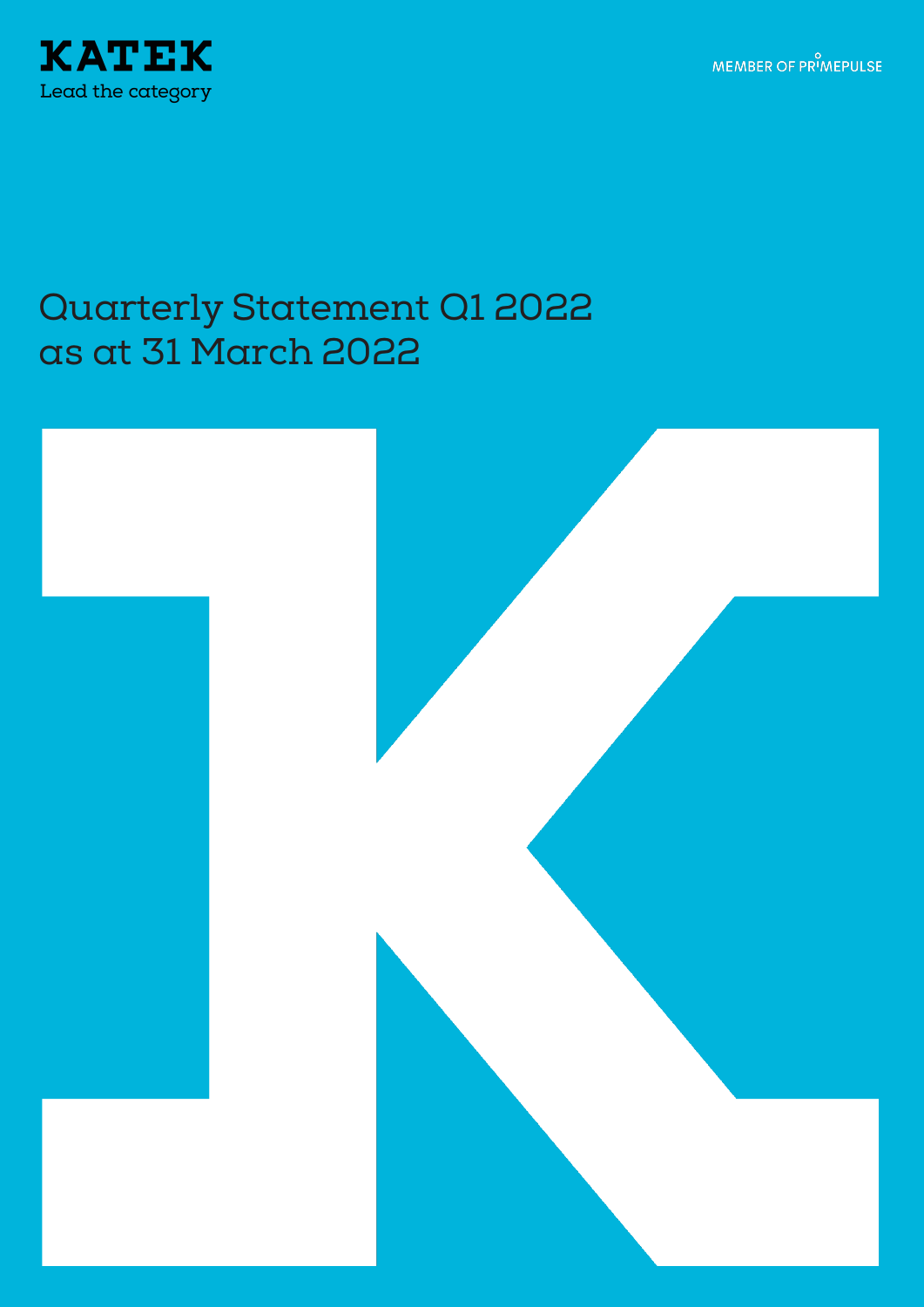### At a glance

#### **KATEK Highlights**:

- 1) Strongest quarter in KATEK's history: Revenue of EUR 158 million (up 15.2% year-overyear) and EBITDA adj. of EUR 9.7 million (up 36.6% year-over-year) strengthen the company's position as the number three among European electronics service providers. The strongest growth was achieved in the high-value electronics segments Renewables/Solar (up 92% year-over-year) and Tele-Care/Healthcare (sales more than doubled).
- 2) In the first quarter of 2022, KATEK was once again able to take advantage of the challenging situation in the industry as a whole with regard to ongoing supply bottlenecks, logistics difficulties and material price increases to gain market share. However, the associated additional costs and increased inventories have a temporary effect on the consolidated result and the significantly increased inventories for precautionary reasons. KATEK is countering this with price increases, some of which are already taking effect, and the targeted optimization of inventories through measures such as consignment warehouses.
- 3) KATEK implements its announced strategy to serve European customers in North America in the future and announces the 100% acquisition of Canadian SigmaPoint, one of the leading Canadian suppliers of high-value electronics.
- 4) KATEK subsidiary eSystems presented its innovative wallbox "ghostONE" live for the first time this week at the INTERSOLAR trade fair. The white-label wallbox is fully developed, produced at KATEK's Czech plant and will serve the top end of the fastest-growing market for charging stations from 2023: Smart charging boxes designed to ISO 15118 with full connectivity for the home and semi-public sectors, which will account for 80% of the market.
- 5) KATEK's management is sticking to its targets for 2022. The pleasing run rate in Q1 2022, the high order backlog as well as the high book-to-bill ratio of more than 1.25 would allow an increase of the targets, but the uncertainties in the supply chains and sales markets are so unpredictable that KATEK is sticking to the forecast communicated in the 2021 annual report until it has better visibility on the full year.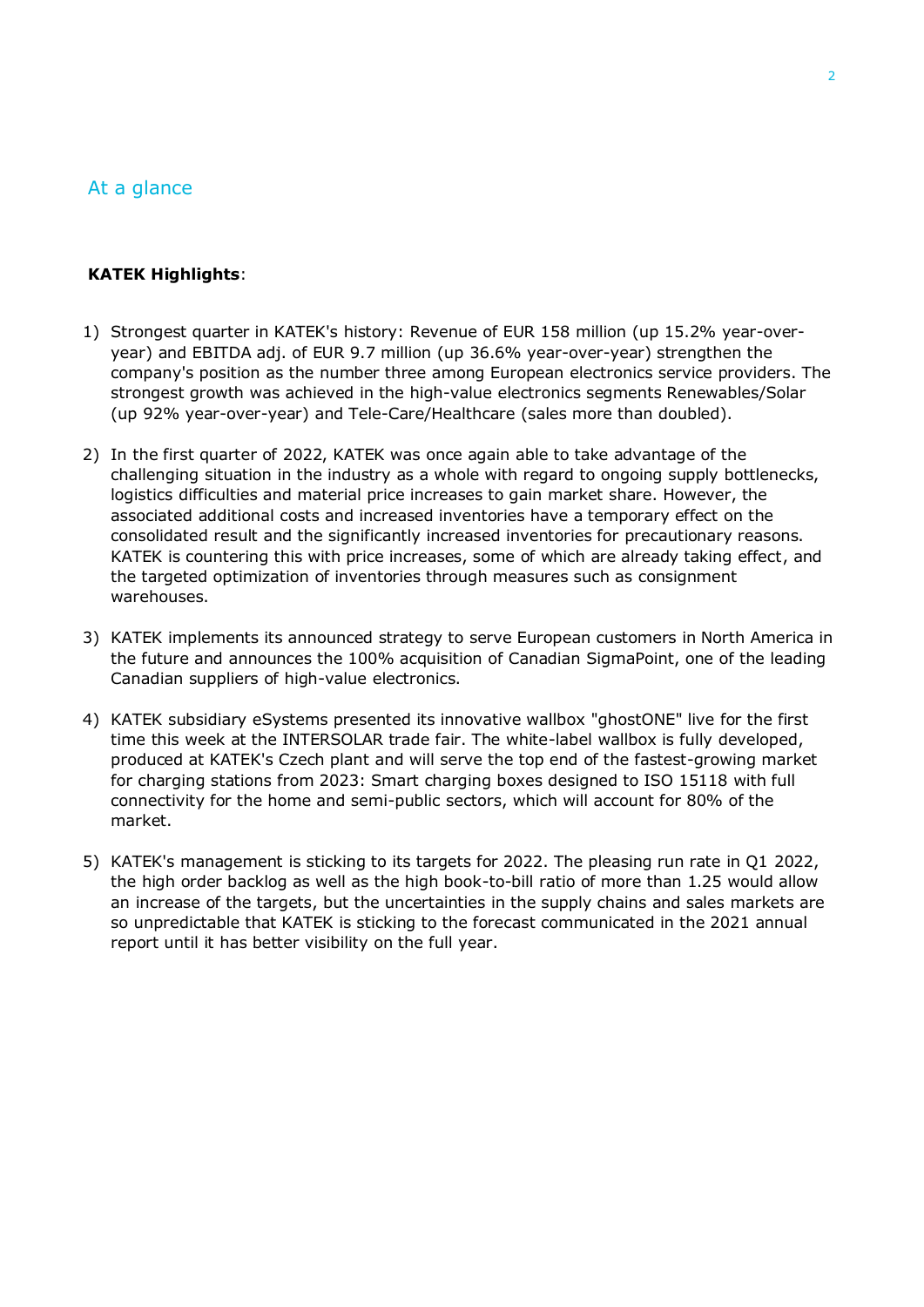# **Group key figures (in EUR k)**

|                                       | <b>YTD</b>  | <b>YTD</b>  |
|---------------------------------------|-------------|-------------|
|                                       | Mar/2022    | Mar/2021    |
| Revenue                               | 158.427     | 137.536     |
| Gross profit                          | 43.773      | 41.825      |
|                                       |             |             |
| <b>EBITDA</b>                         | 5.506       | 16.435      |
| EBIT                                  | 138         | 12.212      |
|                                       |             |             |
| EBITDA adj.                           | 9.656       | 7.105       |
| Margin EBITDA (adj.)*                 | 5,9%        | 5,2%        |
| Net profit and loss of the<br>Group   | $-605$      | 12.246      |
|                                       | 31 Mar 2022 | 31 Dec 2021 |
| <b>Total Assets</b>                   | 399.449     | 393.941     |
| Equity                                | 151.473     | 151.799     |
| Equity ratio                          | 37,9%       | 38,5%       |
| * in % of total operating performance |             |             |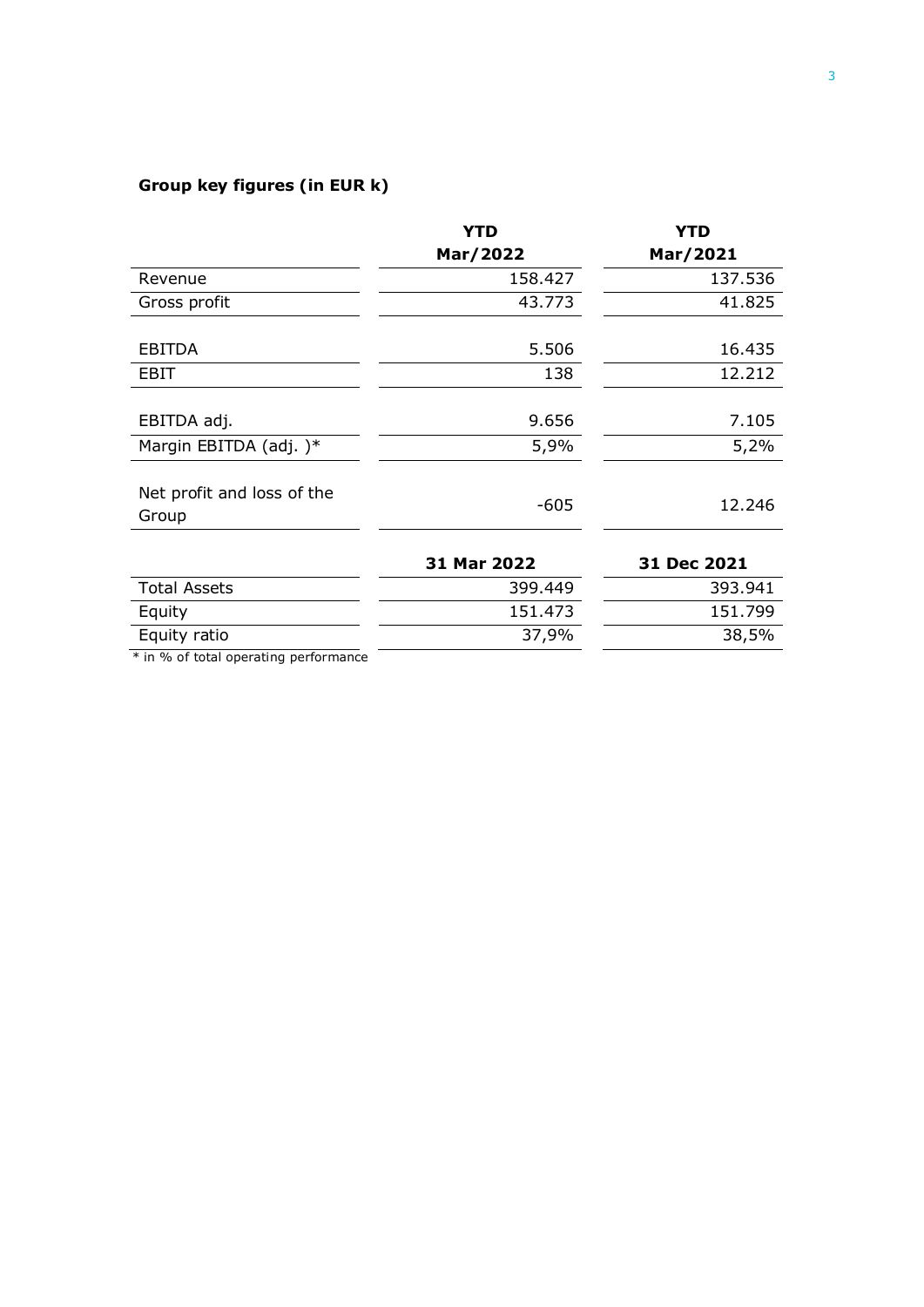# Content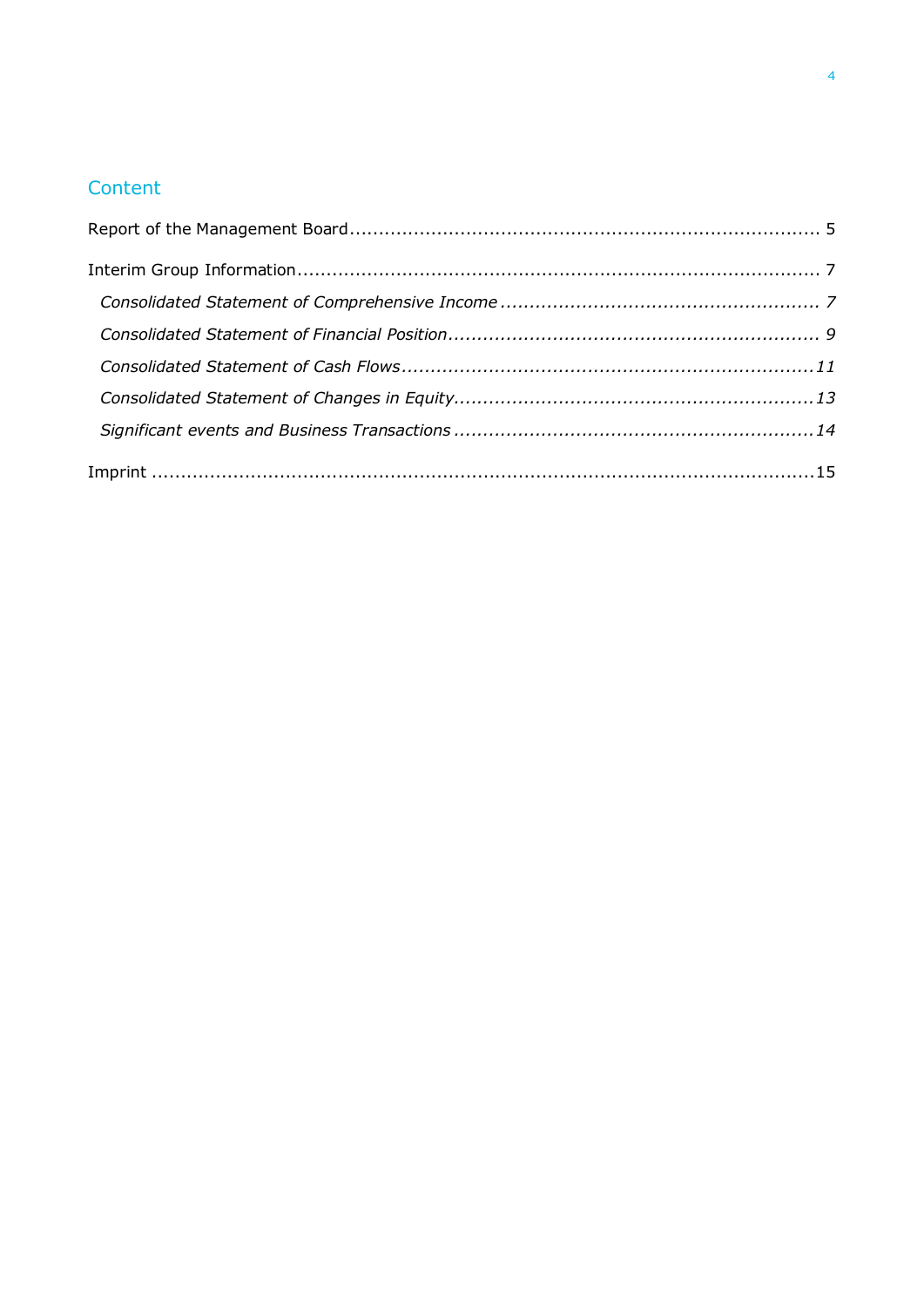#### <span id="page-4-0"></span>Report of the Management Board

At the beginning of fiscal year 2022, the KATEK Group successfully continued its growth course. Despite ongoing challenges in the procurement of the necessary materials, revenue of around EUR 158.4 million were realized - this is almost EUR 21 million or 15.2% more than in the same period of the previous year (Q1 2021). The KATEK Group has thus made a good start to the fiscal year 2022.

Important growth impulses again resulted from the future markets of Tele-Care and Solar/Renewables, which increased by around 92% compared to the same period of the previous year. In this respect, our business in the eMobility/Charging market in Q1 2022 was at the previous year's level due to supply bottlenecks in the wider supply chain of our customers, which indirectly affected KATEK. We see this as a temporary issue, which however does not change our fundamental assessment of the structural growth potential in this market.

At the same time, the operating result (EBITDA adj.) also increased by around EUR 2.6 million or almost 36% yearover-year to around EUR 9.7 million. This is accompanied by an improvement in the operating margin (EBITDA adj. margin) to 5.9%. In the prior-year period, the reported EBITDA included a non-operating effect in the form of the recognized income from the reversal of a bargain purchase, so that the reported figures are not directly comparable and the operating result (EBITDA adj.) provides a better insight into the renewed improvement in performance.

Overall, the business is developing recognizably better than the forecast prepared in the context of the consolidated financial statements for the full fiscal year 2022. However, the uncertainties in the supply chains and sales markets are so unpredictable that KATEK is sticking to the forecast communicated as part of the 2021 annual report until it has better visibility on the full year.

In the perception of the management, the development of the Group in Q1 2022 was characterized by three aspects: In the operating business, material supply still remained the dominant theme, coupled in many areas with significant growth in customer demand. And in the M&A market, unbroken momentum can be seen despite adverse macro factors. In this context, KATEK's early start to active consolidation in 2018/2019 has created a clear starting advantage.

#### Material supply

KATEK's management has been monitoring the situation on the procurement markets since the beginning of the socalled materials crisis, with a particular focus on safeguarding customer requirements and delivery capability. KATEK bears these temporary consequences especially in the area of working capital. Compared with the turn of the year, the aforementioned customer requirements have again led to a slight increase in inventories. Together with customers and suppliers, we were able to find fast and satisfactory solutions in many cases to meet growing demand. Overall, it can be said that KATEK is focusing on the necessary working capital management measures to reduce inventories in a controlled manner. KATEK is countering the situation with across-the-board price increases, some of which are already taking effect, and the targeted optimization of inventories through measures such as consignment warehouses. The continued growth in demand from our customers and the full order books will play a positive role in the significant reduction of inventories once the procurement markets return to normal.

#### Growth

Our activities on the markets of the future and the associated positive impulses for our operating business deserve special attention.

In our business in the solar/renewables market, we are experiencing the full development of the long-awaited potential in connection with the global "energy turnaround" in these months. Together with our partners, we are already working on the next product generations and are also structurally well prepared for the coming requirements, not least through the doubling of production capacity in Bulgaria. According to customer forecasts, demand for our power electronics in this area will grow by around 65% year-over-year in 2022 as a whole.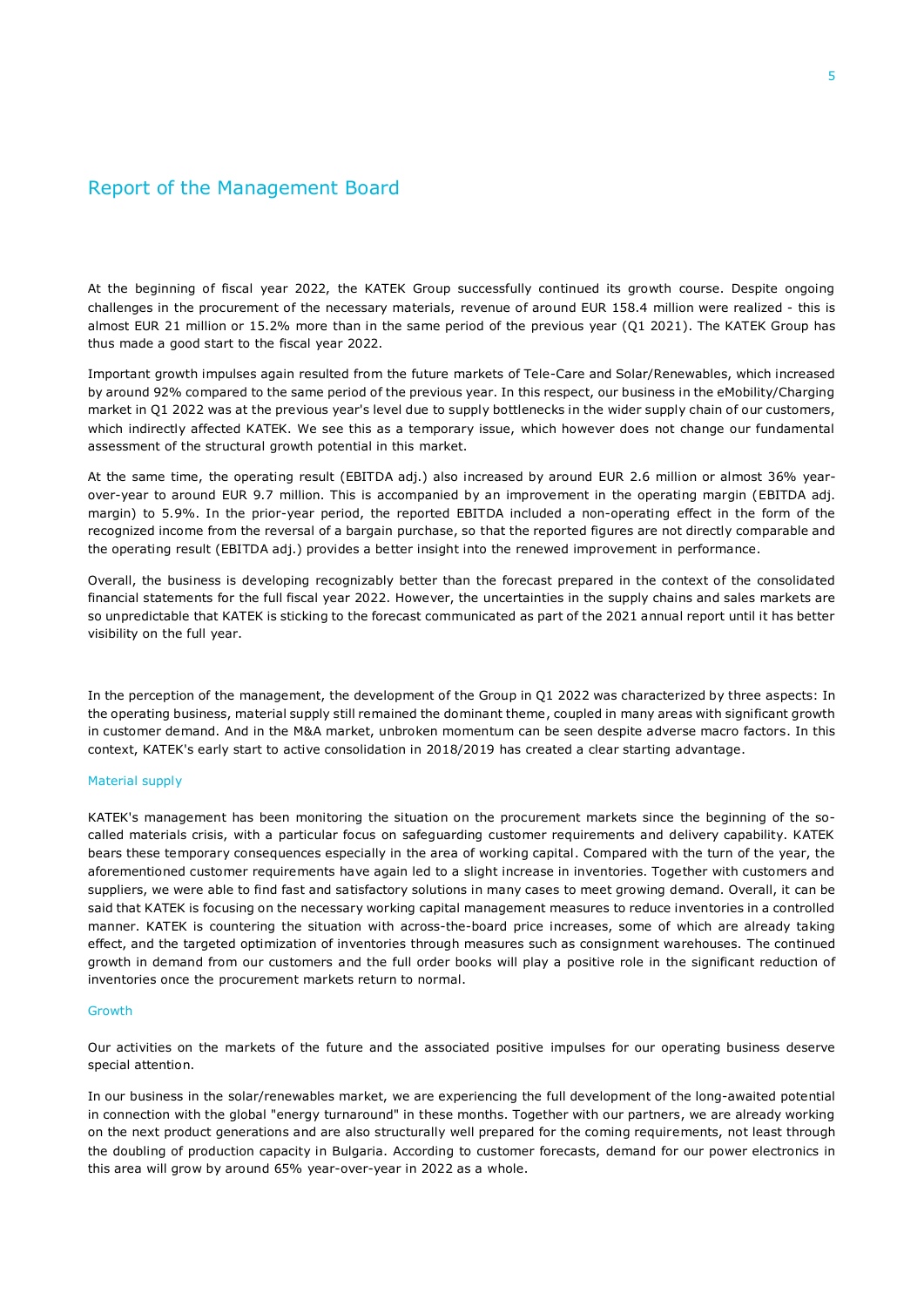We are also very well positioned with our technologies in the rapidly developing eMobility/Charging market. At the Intersolar trade fair this week, we presented our white-label wallbox "ghostONE" and received very positive customer feedback. "ghostONE" will cover the upper end of the largest volume market for wallboxes: AC wallboxes with up to 22kW charging power with all forward-looking connectivity features for the private and semi-public sector. The state-ofthe-art wallbox is already fully developed, will roll off the production line at the KATEK plant in the Czech Republic in early 2023 and will massively accelerate our eMobility business in the coming years.

In the Tele-Care market, our systems business with solutions for the aging society such as nurse and patient emergency call systems, we recorded a doubling of sales in the first quarter compared with the previous year. In addition to the high demand resulting from the megatrend of "aging societies," this is primarily due to the competitive advantage of being a fully integrated supplier with all development, materials procurement and production in its own hands. Especially in difficult times, KATEK is therefore more capable of delivering than the competition and is currently able to further expand its market share.

#### M&A

Notwithstanding the challenging macro factors, especially related to the global Corona pandemic and its direct and indirect consequences as well as the war in Ukraine, we are experiencing unbroken momentum in the M&A market. KATEK now finds many imitators in the market with its consolidation strategy, but has been able to make good use of the last three years and gain an edge in terms of deal flow, visibility and MI excellence. Nevertheless, the market development in the second half of 2021 in particular has led to partly exaggerated valuation or price expectations. This development will normalize as the supply crisis is currently weakening many competitors.

In addition, KATEK is seen as a partner for companies thinking of outsourcing their electronics. The current supply situation in particular has hit medium-sized industrial companies that still have their own electronics production and procurement disproportionately hard, as they do not have the supply chain management expertise and assertiveness in the electronics sector that large, specialized providers like KATEK do. We will be able to take advantage of this in the coming quarters for targeted strategic outsourcing projects.

As reported, we are at an advanced stage in the acquisition of SigmaPoint. We look forward to the coming steps and already extend a warm welcome to our new colleagues. In terms of expertise and customer portfolio, SigmaPoint is a very good fit for KATEK. The presence in North America will allow us to serve our European customers locally there as well. In this respect, the acquisition of SigmaPoint closes a strategic gap.

The first quarter of 2022 was a very good start to the new fiscal year, particularly in terms of sales and order intake, and we look forward to its further development with great confidence, despite continuing challenges.

Munich, May 2022

KATEK SE

Rainer Koppitz **Dr. Johannes Fues** 

CEO CFO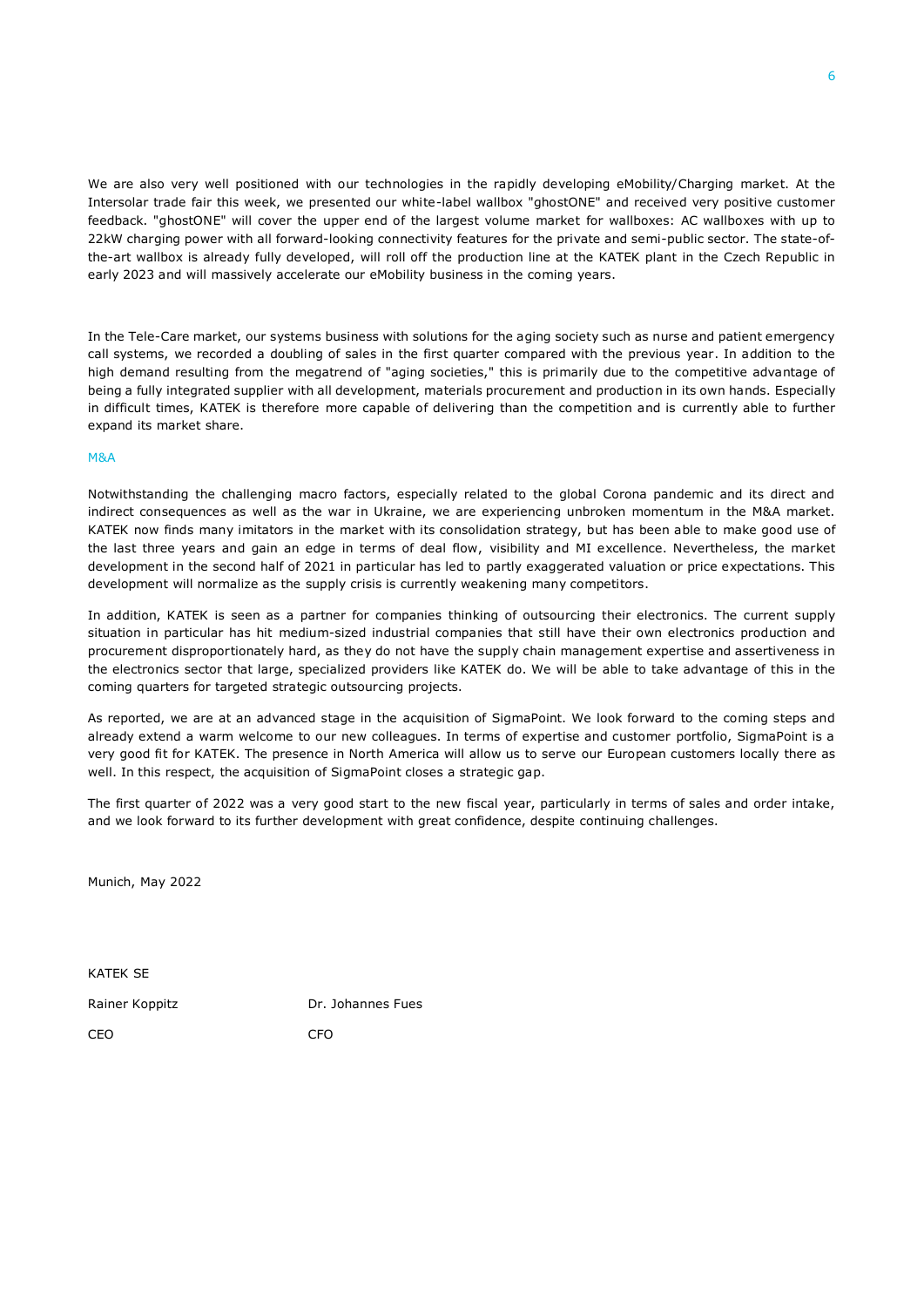# <span id="page-6-0"></span>Interim Group Information

### <span id="page-6-1"></span>Consolidated Statement of Comprehensive Income

|                                                   | 01 Jan 2022 - | 01 Jan 2021 - |
|---------------------------------------------------|---------------|---------------|
| in EUR k                                          | 31 Mar 2022   | 31 Mar 2021   |
| Revenue                                           | 158.427       | 137.536       |
| Changes in finished goods/WIP                     | 3.438         | $-1.821$      |
| Other work capitalized                            | 1.147         | 38            |
| <b>Total operating performance</b>                | 163.013       | 135.753       |
| Cost of materials                                 | $-119.240$    | $-93.928$     |
| <b>Gross profit</b>                               | 43.773        | 41.825        |
| Other operating income                            | 2.655         | 12.150        |
| Personnel expenses                                | $-28.601$     | $-26.996$     |
| Other operating expenses                          | $-12.321$     | $-10.545$     |
| <b>EBITDA</b>                                     | 5.506         | 16.435        |
| Depreciation and amortization                     | $-5.368$      | $-4.222$      |
| <b>Operating result (EBIT)</b>                    | 138           | 12.212        |
| Financial income                                  | 12            | 9             |
| Finance costs                                     | -736          | $-714$        |
| Exchange differences                              | $-455$        | 1.234         |
| <b>Earnings before income taxes</b>               | $-1.040$      | 12.741        |
| Income taxes                                      | 299           | $-495$        |
| Net profit or loss of the Group                   | -741          | 12.246        |
| thereof attributable to non-controlling interests | $-136$        | $\Omega$      |
| thereof attributable to shareholders of KATEK SE  | -605          | 12.246        |
| Number of shares (weighted average)               | 13.241.880    | 146,400       |
| Earnings per share (EUR), basic and diluted       | $-0,05$       | 83,65         |
| Comparable number of shares (assumption)          | 13.241.880    | 13.241.880    |
| Earnings per share (%; EUR), basic and diluted    | $-0,05$       | 0,92          |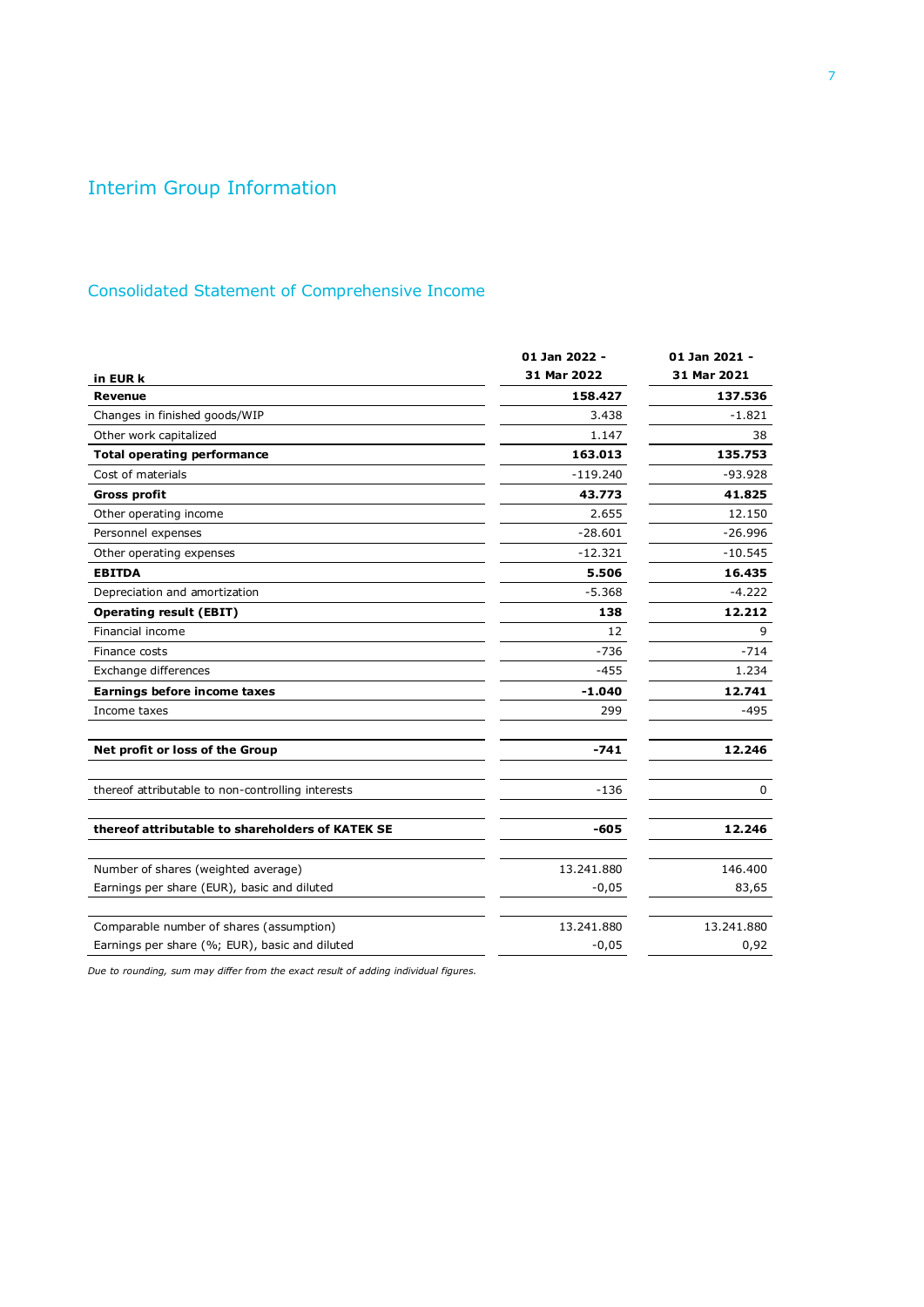### Consolidated Statement of Comprehensive Income

|                                                                                  | 01 Jan 2022 - | 01 Jan 2021 - |  |
|----------------------------------------------------------------------------------|---------------|---------------|--|
| in EUR k                                                                         | 31 Mar 2022   | 31 Mar 2021   |  |
| Net profit or loss of the Group                                                  | $-741$        | 12.246        |  |
| Other comprehensive income                                                       |               |               |  |
| Items that might be subsequently recycled through profit or loss                 |               |               |  |
| Exchange differences arising from currency translation during the financial year | 128           | $-1$          |  |
|                                                                                  | 128           | -1            |  |
| Items that may not be subsequently recycled through profit or loss               |               |               |  |
| Change in actuarial gains/losses from pensions                                   | 393           | 0             |  |
| Deferred tax from changes in actuarial gains/losses<br>from pension provisions   | $-106$        | 0             |  |
|                                                                                  | 287           | 0             |  |
| Other comprehensive income after tax                                             | 415           | -1            |  |
| Total comprehensive income                                                       | $-326$        | 12.245        |  |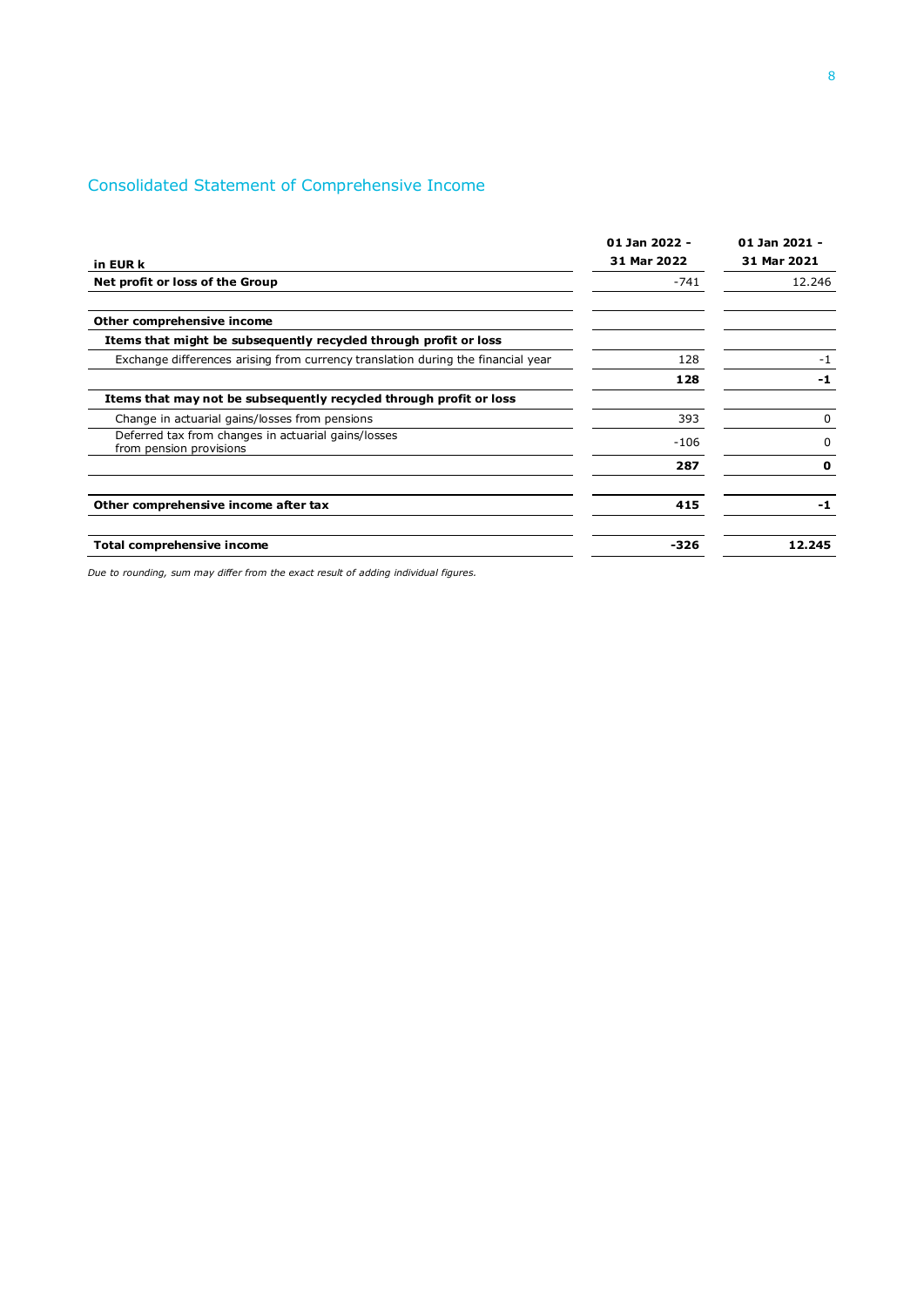### <span id="page-8-0"></span>Consolidated Statement of Financial Position

#### **ASSETS**

| in EUR k                          | 31 Mar 2022 | 31 Dec 2021 |  |
|-----------------------------------|-------------|-------------|--|
| <b>Non-current assets</b>         |             |             |  |
| Property, plant and equipment     | 92.290      | 90.722      |  |
| Goodwill                          | 8.964       | 8.964       |  |
| Other intangibles                 | 13.350      | 12.671      |  |
| <b>Financial assets</b>           | 1.824       | 1.824       |  |
| Employee benefits                 | 210         | 206         |  |
| Other financial assets            | 72          | 72          |  |
| Deferred tax assets               | 10.332      | 10.691      |  |
| <b>Total non-current assets</b>   | 127.042     | 125.150     |  |
|                                   |             |             |  |
| <b>Current assets</b>             |             |             |  |
| Inventories                       | 203.171     | 188.799     |  |
| Trade receivables                 | 32.785      | 24.573      |  |
| Other financial assets            | 11.089      | 10.144      |  |
| Income tax receivables            | 150         | 91          |  |
| Other assets and prepaid expenses | 4.969       | 2.980       |  |
| Cash and cash equivalents         | 20.243      | 42.203      |  |
| <b>Total current assets</b>       | 272.408     | 268.791     |  |
| <b>Total Assets</b>               | 399.449     | 393.941     |  |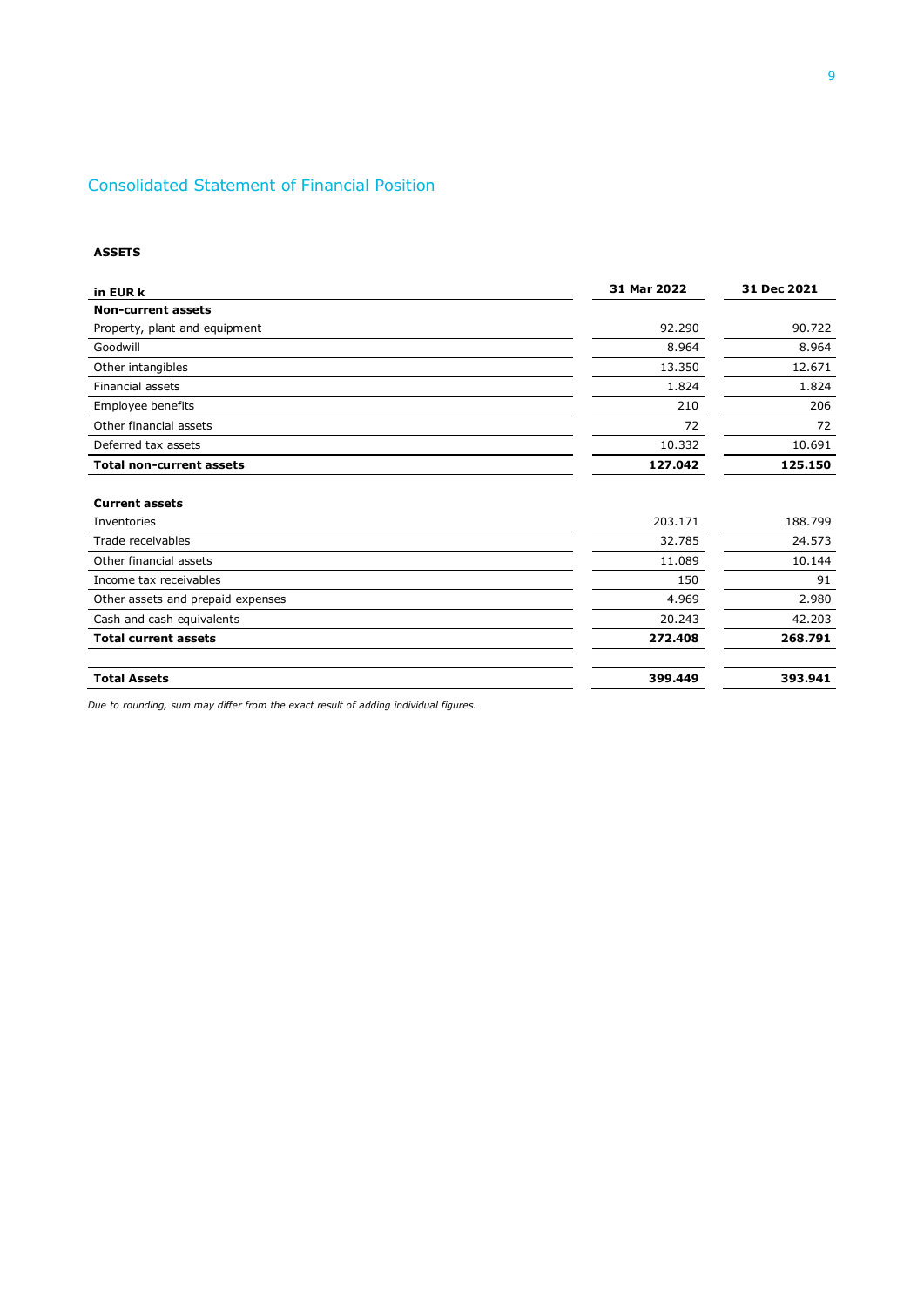### Consolidated Statement of Financial Position

#### **EQUITY AND LIABILITIES**

| in EUR k                                   | 31 Mar 2022 | 31 Dec 2021 |
|--------------------------------------------|-------------|-------------|
| <b>Equity</b>                              |             |             |
| Issued capital                             | 13.242      | 13.242      |
| Capital reserve                            | 111.784     | 111.784     |
| Revenue reserves                           | 24.808      | 24.997      |
| Equity of the owners of the parent company | 149.834     | 150.023     |
| Non-controlling interests                  | 1.640       | 1.777       |
| <b>Total equity</b>                        | 151.473     | 151.799     |
| <b>Non-current liabilities</b>             |             |             |
| Non-current loans                          | 30.998      | 32.565      |
| Employee benefit liability                 | 2.410       | 2.730       |
| Other provisions                           | 610         | 565         |
| Other financial liabilities                | 53.007      | 54.281      |
| Other liabilities                          | 557         | 560         |
| Deferred tax liabilities                   | 1.910       | 2.080       |
| <b>Total non-current liabilities</b>       | 89.492      | 92.782      |
| <b>Current liabilities</b>                 |             |             |
| Current loans                              | 19.300      | 21.832      |
| Other provisions                           | 4.910       | 4.843       |
| Trade payables                             | 90.975      | 80.737      |
| Contract liabilities                       | 8.338       | 6.098       |
| Other financial liabilities                | 11.242      | 12.273      |
| Income tax liabilities                     | 1.095       | 2.359       |
| Other liabilities and deferred income      | 22.624      | 21.217      |
| <b>Total current liabilities</b>           | 158.484     | 149.359     |
| <b>Total liabilities</b>                   | 247.976     | 242.141     |
| <b>Total equity and liabilities</b>        | 399.449     | 393.941     |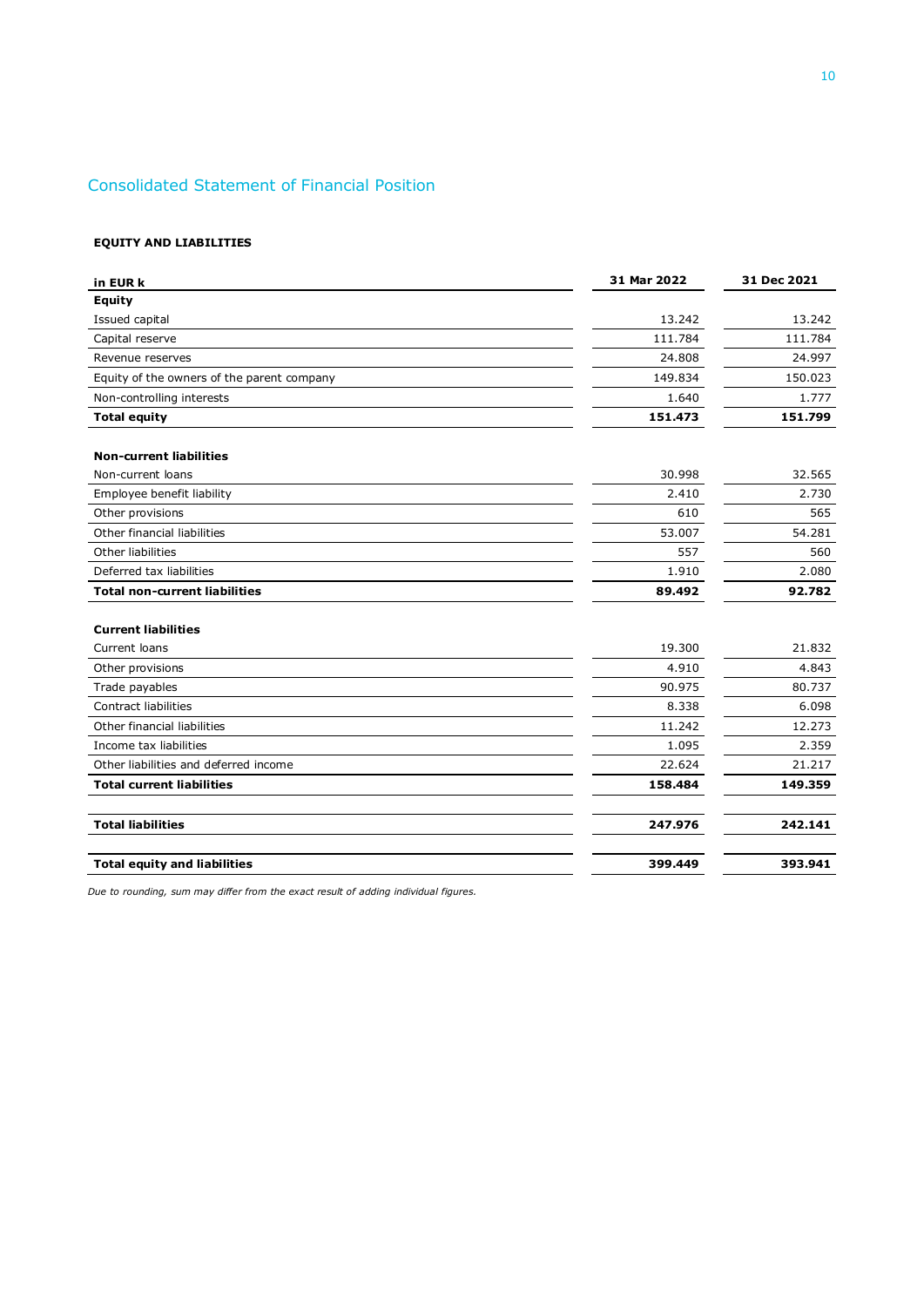### <span id="page-10-0"></span>Consolidated Statement of Cash Flows

|                                                                                                          | 01 Jan 2022 - | 01 Jan 2021 -<br>31 Mar 2021 |  |
|----------------------------------------------------------------------------------------------------------|---------------|------------------------------|--|
| in EUR k                                                                                                 | 31 Mar 2022   |                              |  |
| Cash flows from operating activities                                                                     |               |                              |  |
| Earnings after tax                                                                                       | $-741$        | 12.246                       |  |
| Income tax expense/(income tax income)                                                                   | $-299$        | 495                          |  |
| Interest expense/(income)                                                                                | 724           | 705                          |  |
| Amortization of intangible assets and financial assets, depreciation of property, plant<br>and equipment | 5.368         | 4.222                        |  |
| Other non-cash expenses/(income)                                                                         | $-233$        | $-11.344$                    |  |
| (Gain)/loss on the disposal of non-current assets                                                        | 2             | 14                           |  |
| Increase/(decrease) in provisions                                                                        | 380           | $-271$                       |  |
| (Increase)/decrease in inventories, trade receivables and other assets                                   | $-24.564$     | $-27.444$                    |  |
| Increase/(decrease) in trade payable and other liabilities                                               | 12.592        | 19.356                       |  |
| Cash outflow/inflow from operating activities                                                            | $-6.770$      | $-2.021$                     |  |
| Interest received                                                                                        | 12            | 9                            |  |
| Income tax reimbursements (payments)                                                                     | $-939$        | 37                           |  |
| Net cash outflow/inflow from operating activities                                                        | $-7.697$      | $-1.975$                     |  |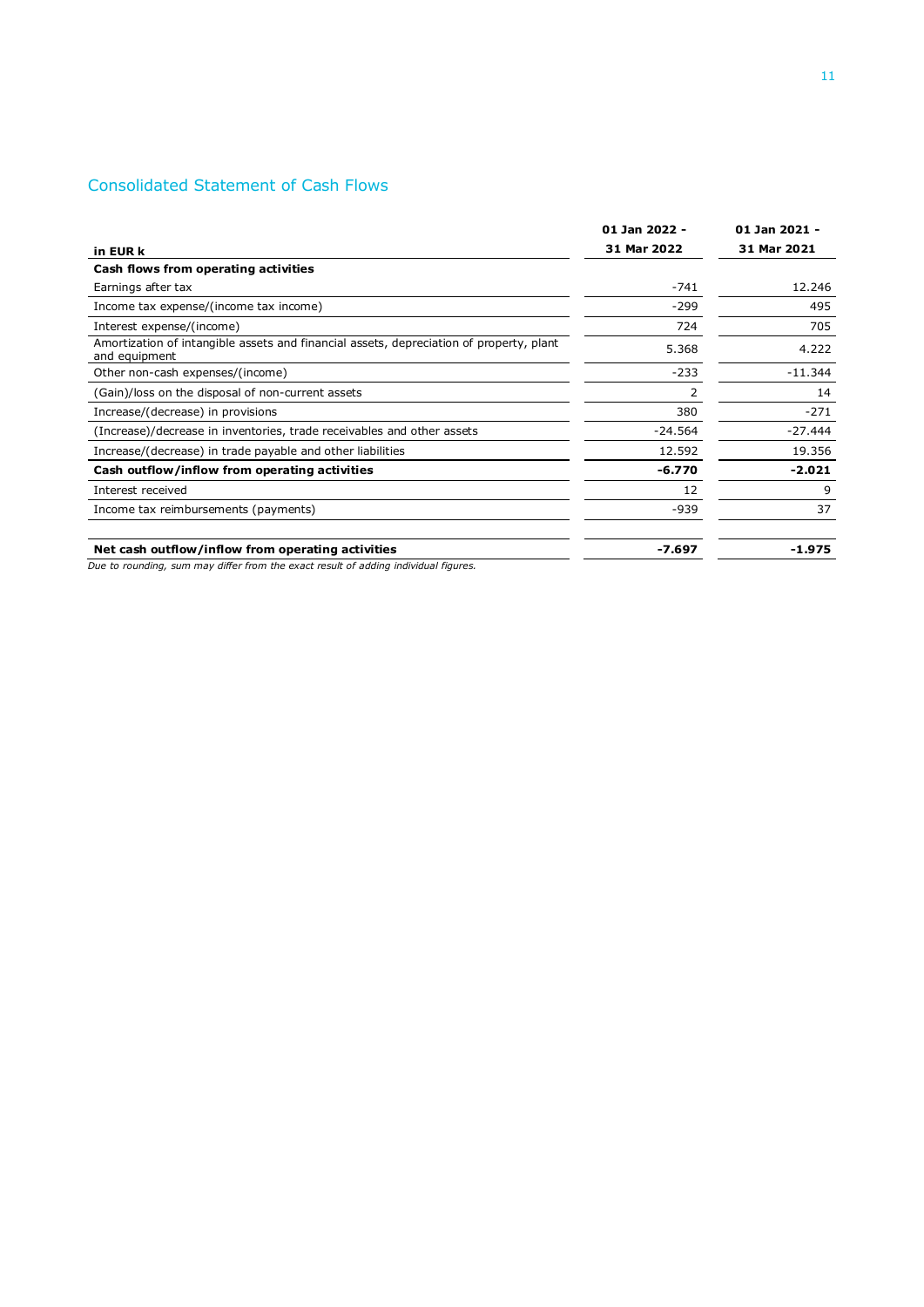### Consolidated Statement of Cash Flows

|                                                                                                 | 01 Jan 2022 - | 01 Jan 2021 - |
|-------------------------------------------------------------------------------------------------|---------------|---------------|
| in EUR k                                                                                        | 31 Mar 2022   | 31 Mar 2021   |
| Cash flows from investing activities                                                            |               |               |
| Cash received from disposal of intangible assets                                                | 0             | 1             |
| Cash paid for intangible assets                                                                 | $-1.300$      | $-84$         |
| Cash received from the disposal of property, plant and equipment                                | 493           | 238           |
| Cash paid for property, plant and equipment                                                     | $-5.478$      | $-4.190$      |
| Cash paid for additions to the consolidated less acquired cash and cash equivalents<br>acquired | 0             | $-1.413$      |
| Cash paid for investments in connection with short-term financial panning                       | 0             | 0             |
| Net cash outflow from investing activities                                                      | $-6.285$      | -5.447        |
| Due to rounding, sum may differ from the exact result of adding individual figures.             |               |               |
|                                                                                                 | 01 Jan 2022 - | 01 Jan 2021 - |
| in EUR k                                                                                        | 31 Mar 2022   | 31 Mar 2021   |
| Cash flows from financing activities                                                            |               |               |
| Cash received from borrowing                                                                    | 622           | 831           |
| Cash repayments of loans and lease liabilities                                                  | $-4.970$      | $-6.195$      |
| Cash received from subsidies/grants                                                             | 42            | 10            |
| Cash paid to settle liabilities to shareholders                                                 | 0             | 4.410         |
| Cash paid for interest                                                                          | $-671$        | $-805$        |
| Net cash inflow/outflow from financing activities                                               | $-4.978$      | $-1.749$      |
| Net increase/decrease in cash and cash equivalents                                              | $-18.959$     | $-9.172$      |
| Cash and cash equivalents at the beginning of the reporting period                              | 33.909        | 3.582         |
| Changes in cash and cash equivalents due to exchange rates and changes in<br>valuation          | $-290$        | $-40$         |
| Cash and cash equivalents at the end of the reporting period                                    | 14.660        | $-5.630$      |
| thereof: Cash at banks and on hand                                                              | 20.243        | 27.014        |
| thereof: Liabilities to banks                                                                   | 5.583         | 32.644        |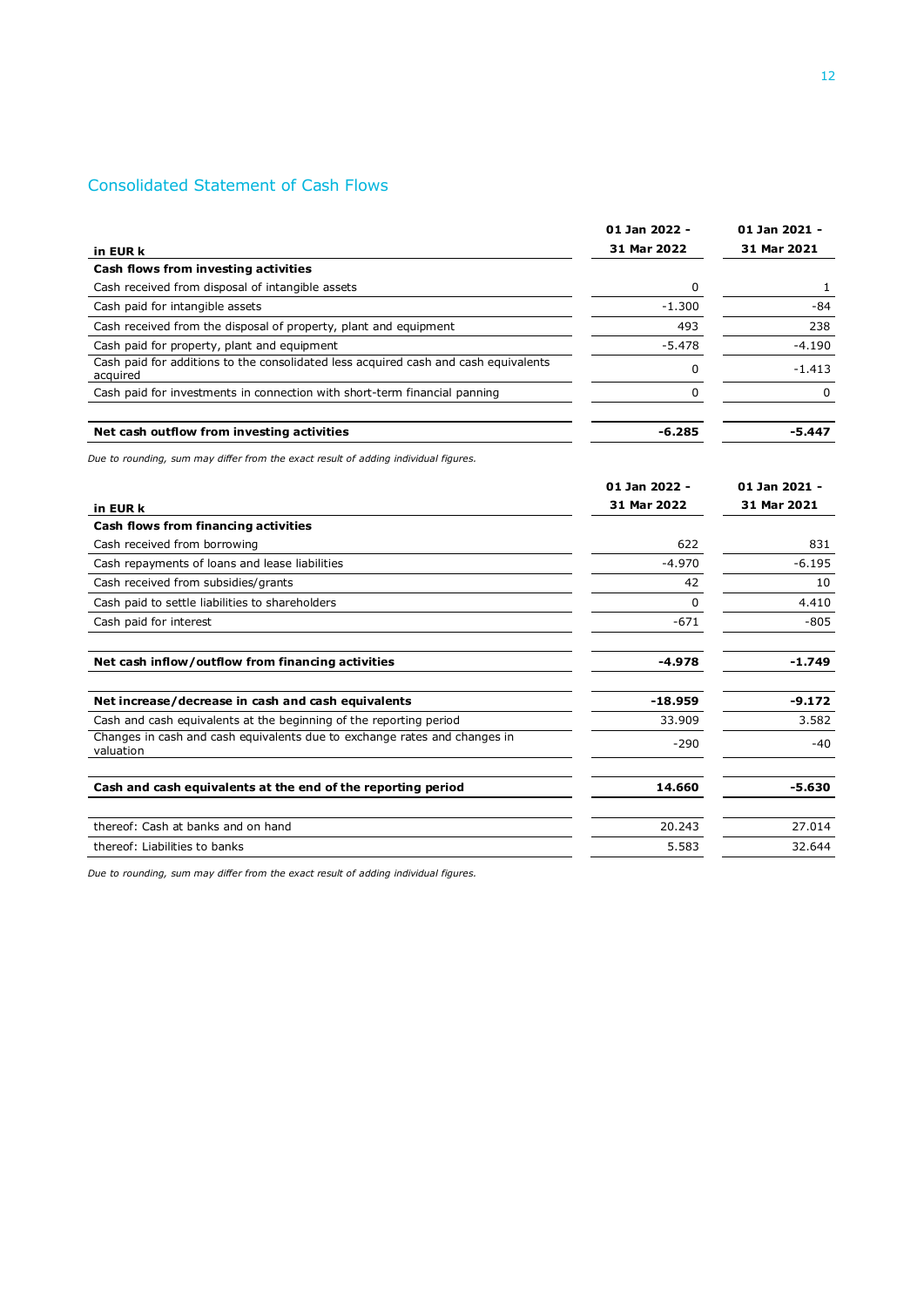# Consolidated Statement of Changes in Equity

<span id="page-12-0"></span>

|                                      | <b>Issued</b><br>capital<br>in EUR k |                          |                    |                                                 | <b>Retained reserves</b>                      |              |                                                                                  |                                  |              |
|--------------------------------------|--------------------------------------|--------------------------|--------------------|-------------------------------------------------|-----------------------------------------------|--------------|----------------------------------------------------------------------------------|----------------------------------|--------------|
|                                      |                                      | Capital<br>reserve       |                    | <b>Reserve for</b><br>actuarial<br>gains/losses | Foreign<br>currency<br>translation<br>reserve | Other        | <b>Thereof</b><br>attributable to<br>shareholders<br>of the parent<br>company    | Non-<br>controlling<br>interests | <b>Total</b> |
|                                      |                                      |                          | in EUR k           | in EUR k                                        | in EUR k                                      | in EUR<br>k  | in EUR k                                                                         | in EUR k                         | in EUR<br>k  |
| 1 January 2021                       | 146                                  |                          | 48.854             | $-111$                                          | $-139$                                        | 16.343       | 65.093                                                                           | 0                                | 65.093       |
| Net profit and loss of the Group     | 0                                    |                          | 0                  | $\mathbf 0$                                     | $\mathbf 0$                                   | 12.246       | 12.246                                                                           | $\mathbf 0$                      | 12.246       |
| Other comprehensive income           | $\Omega$                             |                          | 0                  | $\mathbf 0$                                     | $-1$                                          | 0            | $-1$                                                                             | 0                                | $-1$         |
| <b>Total comprehensive</b><br>income | 0                                    |                          | $\mathbf 0$        | 0                                               | $-1$                                          | 12.246       | 12.245                                                                           | $\mathbf 0$                      | 12.245       |
| 31 March 2021                        | 146                                  |                          | 48.854             | $-111$                                          | $-140$                                        | 28.589       | 77.338                                                                           | $\mathbf 0$                      | 77.338       |
|                                      |                                      |                          |                    |                                                 | <b>Retained reserves</b>                      |              |                                                                                  |                                  |              |
|                                      |                                      | <b>Issued</b><br>capital | Capital<br>reserve | <b>Reserve for</b><br>actuarial<br>gains/losses | Foreign<br>currency<br>translation<br>reserve | <b>Other</b> | <b>Thereof</b><br>attributable<br>to<br>shareholders<br>of the parent<br>company | Non-<br>controlling<br>interests | <b>Total</b> |
|                                      |                                      | in EUR k                 | in EUR k           | in EUR k                                        | in EUR k                                      | in EUR k     | in EUR k                                                                         | in EUR k                         | in EUR k     |
| 1 January 2022                       |                                      | 13.242                   | 111.784            | 41                                              | 160                                           | 24.797       | 150.023                                                                          | 1.777                            | 151.799      |
| Net profit and loss of the Group     |                                      | 0                        |                    | $\Omega$<br>$\Omega$                            | $\Omega$                                      | $-605$       | $-605$                                                                           | $-136$                           | $-741$       |
| Other comprehensive income           |                                      | 0                        |                    | 287<br>0                                        | 129                                           | $\Omega$     | 415                                                                              | 0                                | 415          |
| Total comprehensive income           |                                      | $\mathbf 0$              |                    | 287<br>$\Omega$                                 | 129                                           | $-605$       | $-189$                                                                           | $-137$                           | $-326$       |
| 31 March 2022                        |                                      | 13.242                   | 111.784            | 327                                             | 288                                           | 24.192       | 149.834                                                                          | 1.640                            | 151.473      |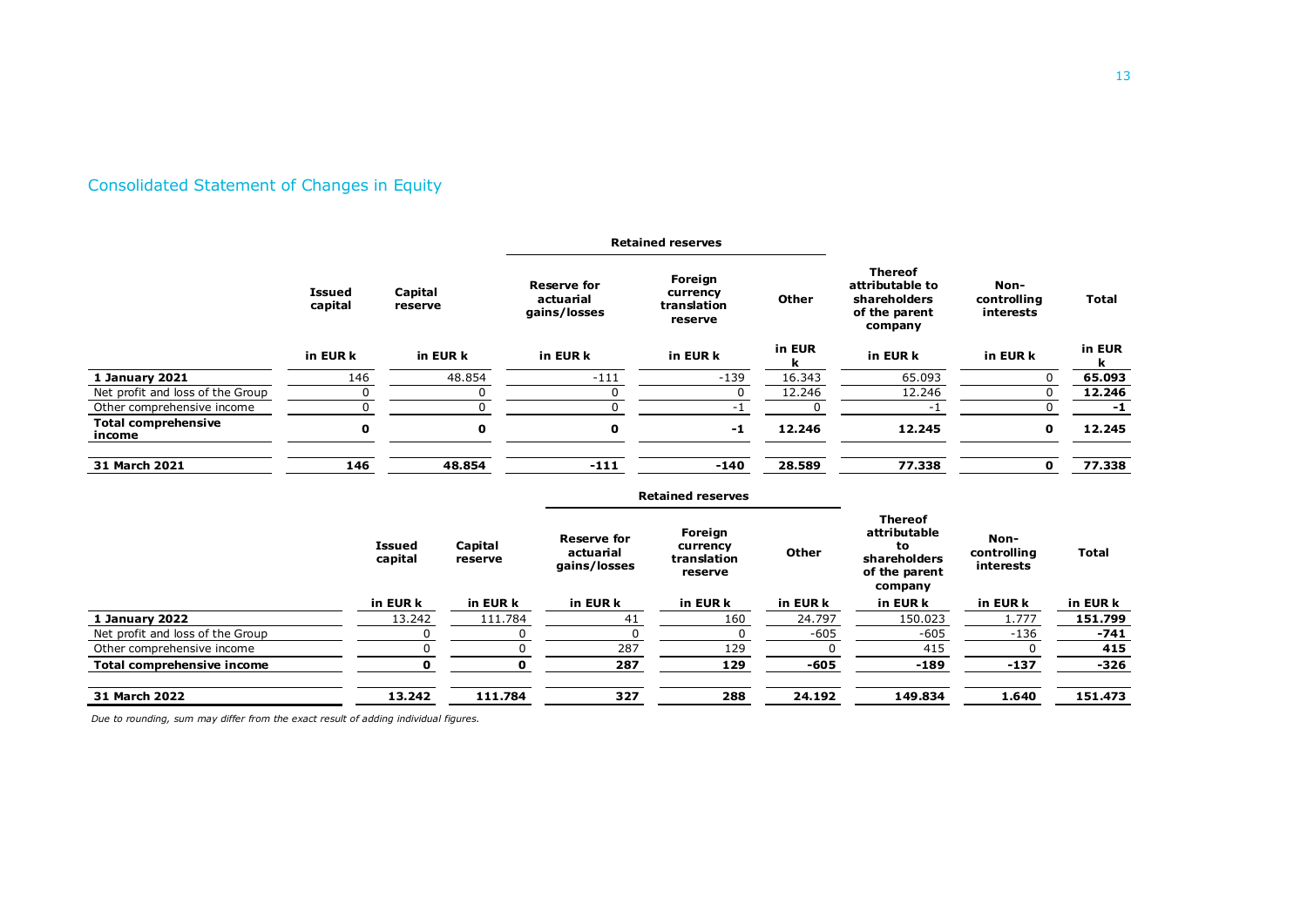#### <span id="page-13-0"></span>Significant events and Business Transactions

On April 6, 2022, KATEK SE concluded a comprehensive, exclusive term sheet with SigmaPoint Technologies Inc. in Cornwall, Canada, for the acquisition of all shares in the Canadian company. The negotiation of the related Share Purchase Agreement is expected to be finalized in the near future, the closing is planned for the end of Q2 at the latest. The transaction is subject to the necessary regulatory approvals, such as those from the competition authorities.

SigmaPoint is not only one of the leading electronics service providers in Canada, but is also known for its decades-long series production in the field of high-value electronics based on strict lean principles. In addition to the medical, industrial controls, embedded electronics and IoT industries, SigmaPoint is developing new markets for KATEK in the homeland security & defense sector.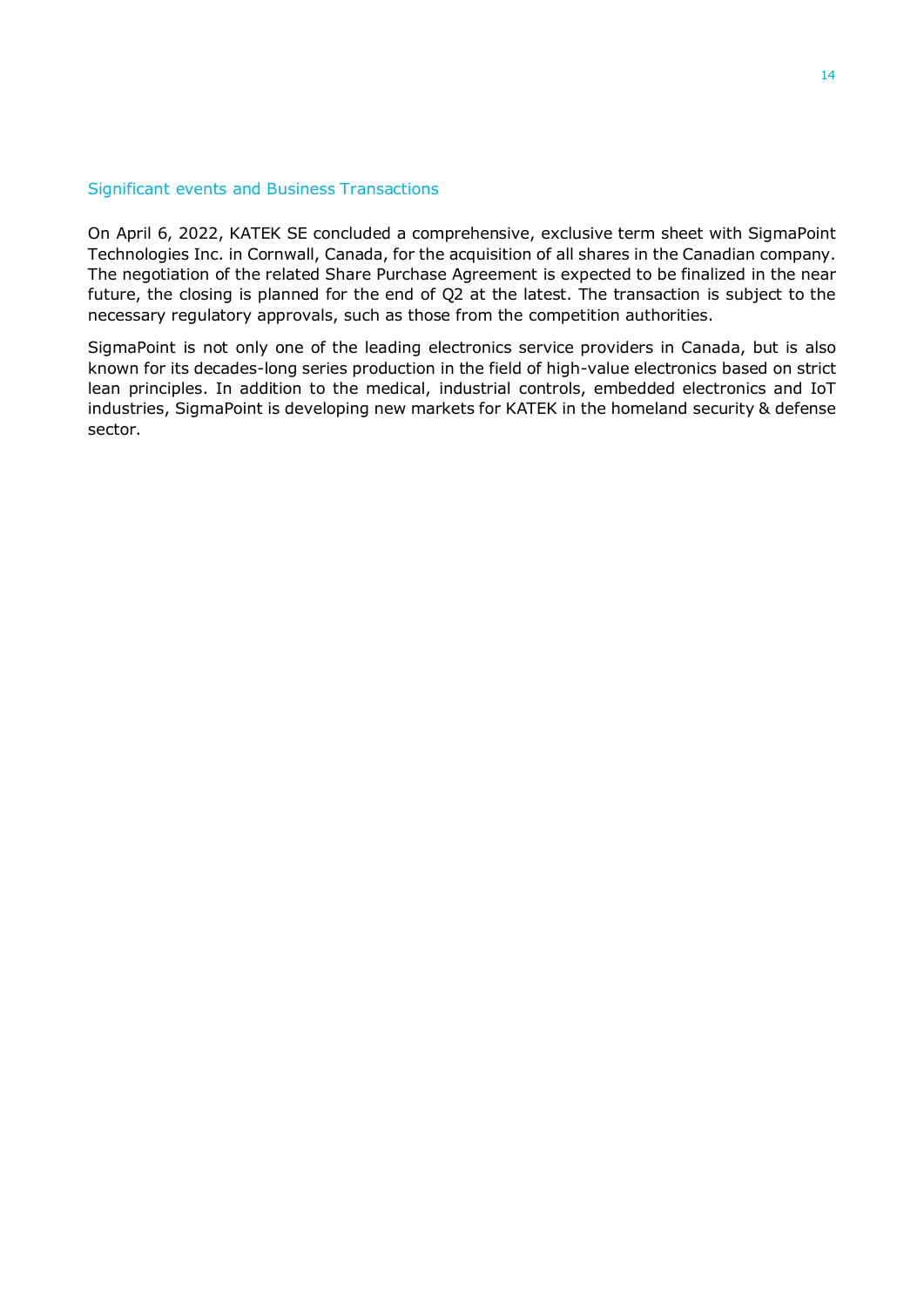### <span id="page-14-0"></span>Imprint

KATEK SE Promenadeplatz 12 80333 Munich

Phone: +49 89 24881-4280

Email: ir@katek-group.com

Management Board: Rainer Koppitz (CEO), Dr. Johannes Fues (CFO) Chairman of the Supervisory Board: Klaus Weinmann

Register Court: Munich Local Court Registration number: HRB 245284 VAT ID: DE321470978

This is a translation of KATEK SE's interim report. Only the German version is legally binding. No warranty is made as to the accuracy of the translation and the company assumes no liability with respect thereto.

The company cannot be held responsible for any misunderstanding or misinterpretation arising from this translation.